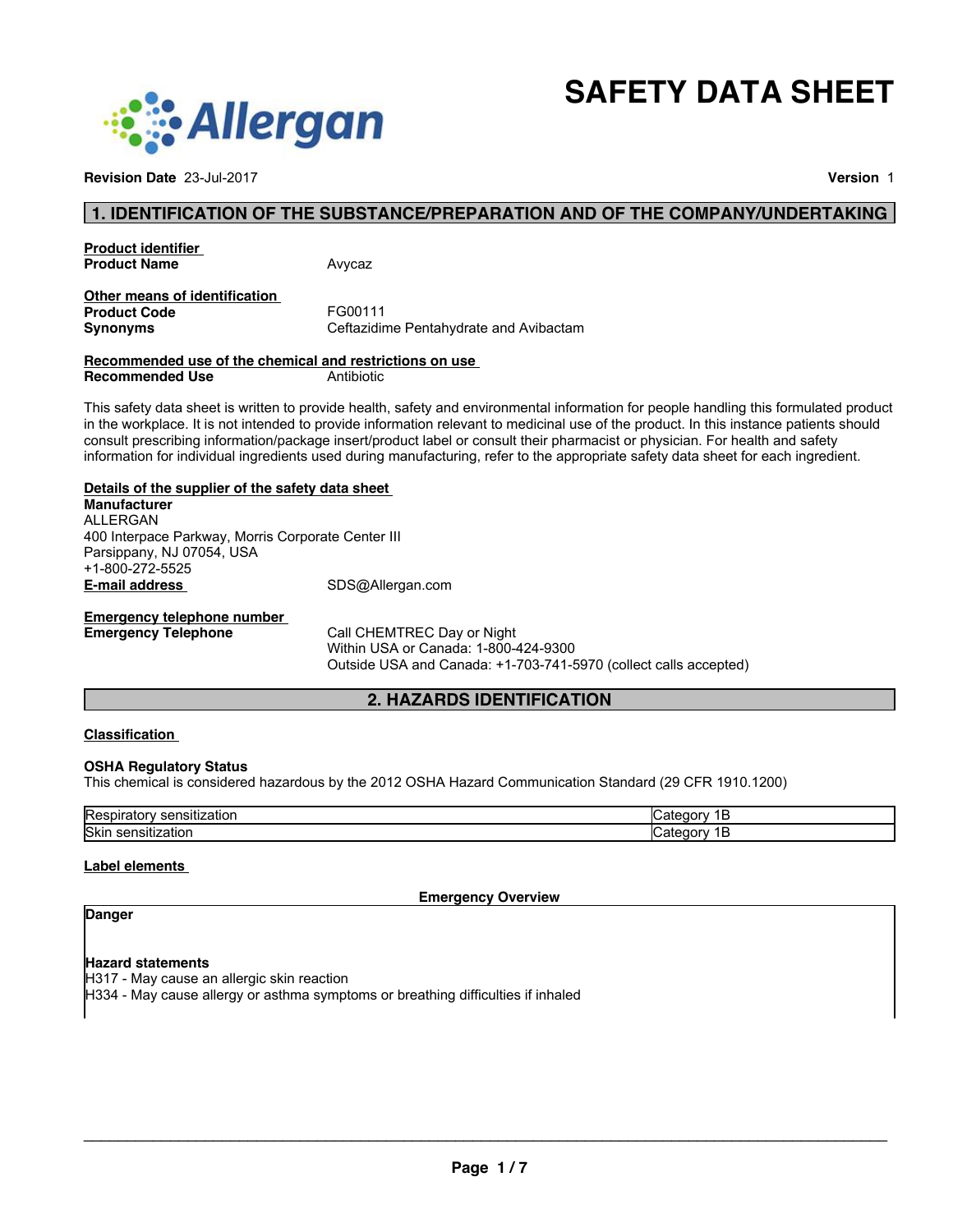| <b>Appearance</b> Contained in a Vial                          | <b>Physical state Solid</b>                                                                                                                                                                                                                                                                                                                                                                                                                                                                                   | <b>Odor</b> No information available                                                                                                                                         |
|----------------------------------------------------------------|---------------------------------------------------------------------------------------------------------------------------------------------------------------------------------------------------------------------------------------------------------------------------------------------------------------------------------------------------------------------------------------------------------------------------------------------------------------------------------------------------------------|------------------------------------------------------------------------------------------------------------------------------------------------------------------------------|
| <b>Chemical Name</b><br>Avibactam<br><b>Ceftazidime</b>        | <b>Symptoms</b><br>Diarrhea, nausea, vomiting Headache, dizziness, abdominal pain<br>Diarrhea, nausea, vomiting, seizures, nonconvulsive status epilepticus (NCSE),<br>encephalopathy, coma, asterixis, neuromuscular excitability, myoclonia,<br>agranulocytosis, hemolytic anemia, leukopenia, lymphocytosis, neutropenia,<br>prothrombin time, patesthesia, tubulointerstitial nephritis, vaginal inflammation,<br>angioedema, erythema multiform, Stevens-Johnson syndrome, toxic epidermal<br>necrocysis | thrombocytosis, eosinophilia, infusion site inflammation, injection site, hematoma,<br>injection site thrombosis, jaundice, increased blood lactate dehydrogenase, prolonged |
| <b>Chemical Name</b><br><b>Avibactam</b><br><b>Ceftazidime</b> | <b>Medical Conditions Aggravated by Exposure</b><br>Known serious hypersensitivity to cephalosporins or other beta lactams.<br>Known serious hypersensitivity to cephalosporins or other beta lactams.                                                                                                                                                                                                                                                                                                        |                                                                                                                                                                              |

 $\_$  ,  $\_$  ,  $\_$  ,  $\_$  ,  $\_$  ,  $\_$  ,  $\_$  ,  $\_$  ,  $\_$  ,  $\_$  ,  $\_$  ,  $\_$  ,  $\_$  ,  $\_$  ,  $\_$  ,  $\_$  ,  $\_$  ,  $\_$  ,  $\_$  ,  $\_$  ,  $\_$  ,  $\_$  ,  $\_$  ,  $\_$  ,  $\_$  ,  $\_$  ,  $\_$  ,  $\_$  ,  $\_$  ,  $\_$  ,  $\_$  ,  $\_$  ,  $\_$  ,  $\_$  ,  $\_$  ,  $\_$  ,  $\_$  ,

#### **Precautionary statements**

P285 - In case of inadequate ventilation wear respiratory protection

P304 + P341 - IF INHALED: If breathing is difficult, remove victim to fresh air and keep at rest in a position comfortable for breathing

P342 + P311 - If experiencing respiratory symptoms: Call a POISON CENTER or doctor/physician

P261 - Avoid breathing dust/fume/gas/mist/vapors/spray

P272 - Contaminated work clothing should not be allowed out of the workplace

P280 - Wear protective gloves/protective clothing/eye protection/face protection

P302 + P352 - IF ON SKIN: Wash with plenty of soap and water

P333 + P313 - If skin irritation or rash occurs: Get medical advice/attention

P321 - Specific treatment (see supplemental first aid instructions on this label)

P363 - Wash contaminated clothing before reuse

P501 - Dispose of contents/ container to an approved waste disposal plant

# **Other Information**<br>Unknown Acute Toxicity

75% of the mixture consists of ingredient(s) of unknown toxicity

Over the counter drugs in their solid form are considered exempt under the criteria of the Federal OSHA Hazard Communication Standard 20 CFR 1910.1200. However, in an industrial setting where a component's occupational exposure limit may be surpassed, than can be considered hazardous

#### **3. COMPOSITION/INFORMATION ON INGREDIENTS**

| 1192500-31-4 | N/A       | $60 - 100*$                                                                                                   |
|--------------|-----------|---------------------------------------------------------------------------------------------------------------|
| 72558-82-8   | N/A       | $10 - 30*$                                                                                                    |
| 497-19-8     | 207-838-8 | 7* - ۍ                                                                                                        |
|              |           | ⊕∓ber and an arrangement of the control of the Control of the Colorado berger of the Colorado of the Colorado |

\*The exact percentage (concentration) of composition has been withheld as a trade secret.

#### **4. FIRST AID MEASURES**

**First aid measures**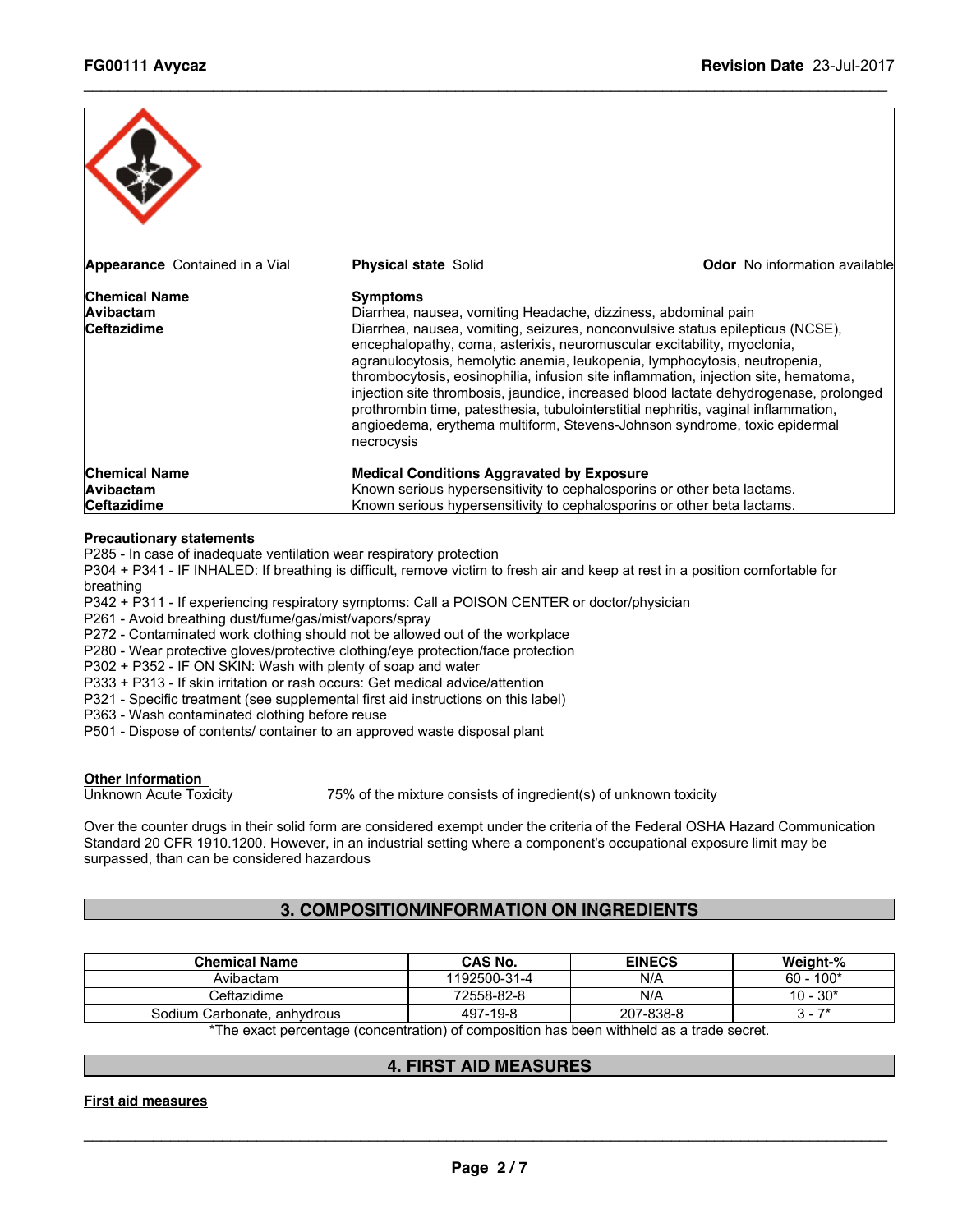| Eye contact                         | Rinse immediately with plenty of water and seek medical advice.                                                                                                                                                                                                            |  |  |
|-------------------------------------|----------------------------------------------------------------------------------------------------------------------------------------------------------------------------------------------------------------------------------------------------------------------------|--|--|
| <b>Skin Contact</b>                 | Wash off immediately with soap and plenty of water while removing all contaminated<br>clothes and shoes.                                                                                                                                                                   |  |  |
| <b>Inhalation</b>                   | Remove to fresh air.                                                                                                                                                                                                                                                       |  |  |
| Ingestion                           | Consult a physician if necessary.                                                                                                                                                                                                                                          |  |  |
| <b>Chemical Name</b><br>Ceftazidime | Note to physicians<br>Ceftazidime can be removed by hemodialysis. In subjects with<br>end-stage renal disease (ESRD) administered 1 gram<br>ceftazidime, the mean total recovery in dialysate following a<br>4-hour hemodialysis session was 55% of the administered dose. |  |  |

 $\_$  ,  $\_$  ,  $\_$  ,  $\_$  ,  $\_$  ,  $\_$  ,  $\_$  ,  $\_$  ,  $\_$  ,  $\_$  ,  $\_$  ,  $\_$  ,  $\_$  ,  $\_$  ,  $\_$  ,  $\_$  ,  $\_$  ,  $\_$  ,  $\_$  ,  $\_$  ,  $\_$  ,  $\_$  ,  $\_$  ,  $\_$  ,  $\_$  ,  $\_$  ,  $\_$  ,  $\_$  ,  $\_$  ,  $\_$  ,  $\_$  ,  $\_$  ,  $\_$  ,  $\_$  ,  $\_$  ,  $\_$  ,  $\_$  ,

### **5. FIRE-FIGHTING MEASURES**

#### **Suitable extinguishing media**

Use extinguishing measures that are appropriate to local circumstances and the surrounding environment.

### **Unsuitable extinguishing media**

None known.

#### **Specific hazards arising from the chemical**

Fire may produce irritating, corrosive and/or toxic gases.

#### **Explosion data**

**Sensitivity to Mechanical Impact** Not impact sensitive.<br>**Sensitivity to Static Discharge** Fine dust dispersed in Fine dust dispersed in air, in sufficient concentrations, and in the presence of an ignition source is a potential dust explosion hazard.

#### **Protective equipment and precautions for firefighters**

As in any fire, wear self-contained breathing apparatus pressure-demand, MSHA/NIOSH (approved or equivalent) and full protective gear.

|                                  | <b>6. ACCIDENTAL RELEASE MEASURES</b>                                                                                                                                                                                                                                           |  |
|----------------------------------|---------------------------------------------------------------------------------------------------------------------------------------------------------------------------------------------------------------------------------------------------------------------------------|--|
| <b>Personal precautions</b>      | Use personal protection recommended in Section 8. Do not touch damaged containers or<br>spilled material unless wearing appropriate protective clothing.                                                                                                                        |  |
| <b>Environmental precautions</b> | See Section 12 for additional ecological information.                                                                                                                                                                                                                           |  |
| <b>Methods for containment</b>   | Prevent further leakage or spillage if safe to do so.                                                                                                                                                                                                                           |  |
| Methods for cleaning up          | Use personal protective equipment as required. Cover powder spill with plastic sheet or tarp<br>to minimize spreading and keep powder dry. Take up mechanically, placing in appropriate<br>containers for disposal. Avoid creating dust. Clean contaminated surface thoroughly. |  |
|                                  | 7. HANDLING AND STORAGE                                                                                                                                                                                                                                                         |  |
| Advice on safe handling          | Avoid contact with skin, eyes or clothing. Avoid generation of dust. Do not eat, drink or<br>smoke when using this product.                                                                                                                                                     |  |
| <b>Storage Conditions</b>        | Keep containers tightly closed in a dry, cool and well-ventilated place. Store away from<br>incompatible materials.                                                                                                                                                             |  |
| Incompatible materials           | None known based on information supplied.                                                                                                                                                                                                                                       |  |
|                                  | . = = <b>. = = - -</b>                                                                                                                                                                                                                                                          |  |

#### **8. EXPOSURE CONTROLS/PERSONAL PROTECTION**

**Control parameters**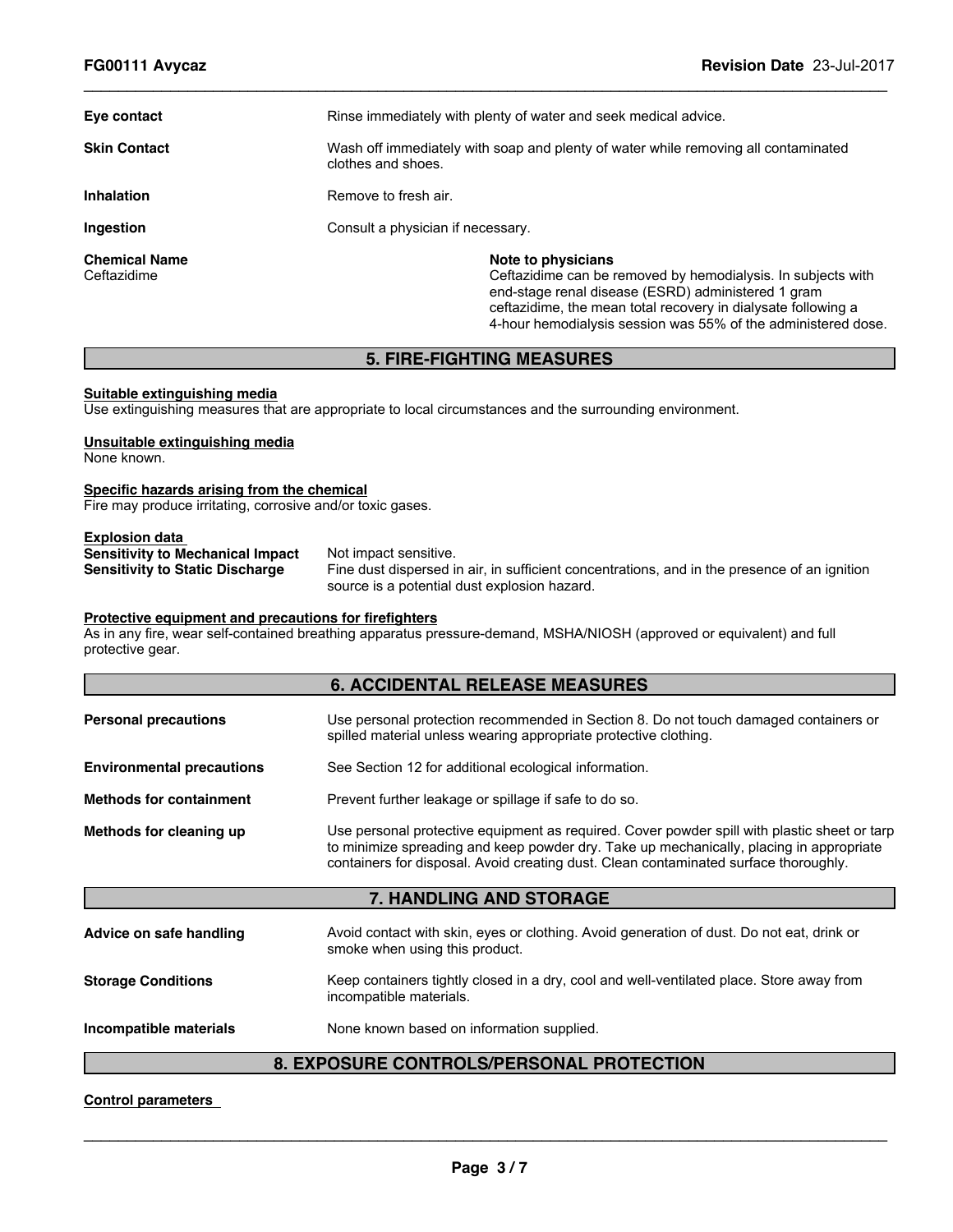| <b>Exposure Guidelines</b>                                            | This product, as supplied, does not contain any hazardous materials with occupational<br>exposure limits established by the region specific regulatory bodies.                                                                                                                                                                                                                                                                                                                                                                                                                                                  |  |
|-----------------------------------------------------------------------|-----------------------------------------------------------------------------------------------------------------------------------------------------------------------------------------------------------------------------------------------------------------------------------------------------------------------------------------------------------------------------------------------------------------------------------------------------------------------------------------------------------------------------------------------------------------------------------------------------------------|--|
| Appropriate engineering controls                                      |                                                                                                                                                                                                                                                                                                                                                                                                                                                                                                                                                                                                                 |  |
| <b>Engineering Controls</b>                                           | The health hazard risks of handling this material are dependent on factors, such as physical<br>form and quantity. Site specific risk assessments should be conducted to determine the<br>appropriate exposure control measures. Good general ventilation should be used.<br>Ventilation rates should be matched to conditions. If applicable, use process enclosures,<br>local exhaust ventilation, or other engineering controls to maintain airborne levels below<br>recommended exposure limits. If exposure limits have not been established, maintain<br>airborne levels as low as reasonably achievable. |  |
| Individual protection measures, such as personal protective equipment |                                                                                                                                                                                                                                                                                                                                                                                                                                                                                                                                                                                                                 |  |
| Eye/face protection                                                   | No eye protection is normally needed during medical administration of this product. During<br>operations in which dusts of the product may be generated, safety glasses should be<br>considered.                                                                                                                                                                                                                                                                                                                                                                                                                |  |
| Skin and body protection                                              | During medical administration of this product, medical latex or nitrile gloves should be worn<br>to avoid absorption of the product. Use appropriate protective clothing for the task (e.g., lab<br>coat, etc.).                                                                                                                                                                                                                                                                                                                                                                                                |  |
| <b>Respiratory protection</b>                                         | Respiratory protection is generally not needed during routine conditions of use of this<br>product. If respiratory protection is needed, use only respiratory protection authorized under<br>appropriate regional regulations.                                                                                                                                                                                                                                                                                                                                                                                  |  |

 $\_$  ,  $\_$  ,  $\_$  ,  $\_$  ,  $\_$  ,  $\_$  ,  $\_$  ,  $\_$  ,  $\_$  ,  $\_$  ,  $\_$  ,  $\_$  ,  $\_$  ,  $\_$  ,  $\_$  ,  $\_$  ,  $\_$  ,  $\_$  ,  $\_$  ,  $\_$  ,  $\_$  ,  $\_$  ,  $\_$  ,  $\_$  ,  $\_$  ,  $\_$  ,  $\_$  ,  $\_$  ,  $\_$  ,  $\_$  ,  $\_$  ,  $\_$  ,  $\_$  ,  $\_$  ,  $\_$  ,  $\_$  ,  $\_$  ,

### **9. PHYSICAL AND CHEMICAL PROPERTIES**

#### **Information on basic physical and chemical properties**

| <b>Physical state</b><br>Color<br><b>Odor threshold</b>                                                                                                                                                                                                                                                                                                                                                                                                               | Solid<br>white to yellow<br>No information available | Appearance<br>Odor                                                                                                                                                                                                                                                                                                                                                                                                                                | Contained in a Vial<br>No information available |
|-----------------------------------------------------------------------------------------------------------------------------------------------------------------------------------------------------------------------------------------------------------------------------------------------------------------------------------------------------------------------------------------------------------------------------------------------------------------------|------------------------------------------------------|---------------------------------------------------------------------------------------------------------------------------------------------------------------------------------------------------------------------------------------------------------------------------------------------------------------------------------------------------------------------------------------------------------------------------------------------------|-------------------------------------------------|
| <b>Property</b><br>рH<br>Melting point/freezing point<br>Boiling point / boiling range<br><b>Flash point</b><br><b>Evaporation rate</b><br>Flammability (solid, gas)<br><b>Flammability Limit in Air</b><br><b>Upper flammability limit:</b><br>Lower flammability limit:<br>Vapor pressure<br>Vapor density<br><b>Specific Gravity</b><br><b>Water solubility</b><br>Solubility in other solvents<br><b>Partition coefficient</b><br><b>Autoignition temperature</b> |                                                      | <b>Values</b><br>No information available<br>No information available<br>No information available<br>No information available<br>No information available<br>No information available<br>No information available<br>No information available<br>No information available<br>No information available<br>No information available<br>No information available<br>No information available<br>No information available<br>No information available |                                                 |
| <b>Decomposition temperature</b><br><b>Explosive properties</b>                                                                                                                                                                                                                                                                                                                                                                                                       |                                                      | No information available<br>No information available<br>No information available                                                                                                                                                                                                                                                                                                                                                                  |                                                 |
| <b>Oxidizing properties</b><br><b>Other Information</b>                                                                                                                                                                                                                                                                                                                                                                                                               |                                                      |                                                                                                                                                                                                                                                                                                                                                                                                                                                   |                                                 |
| <b>Molecular weight</b><br><b>VOC Content (%)</b><br><b>Density</b><br><b>Bulk density</b>                                                                                                                                                                                                                                                                                                                                                                            |                                                      | No information available<br>No information available<br>No information available<br>No information available                                                                                                                                                                                                                                                                                                                                      |                                                 |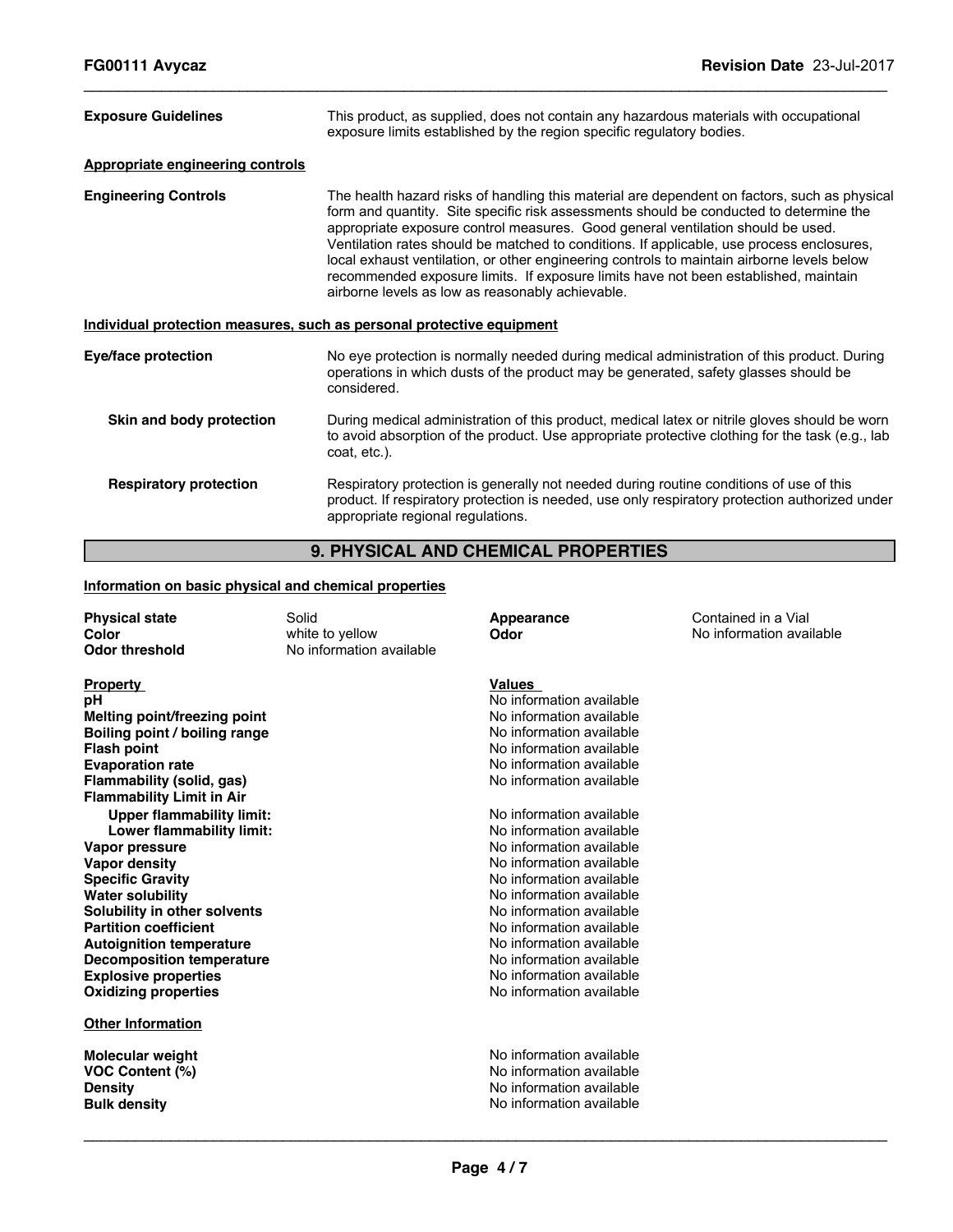### **10. STABILITY AND REACTIVITY**

 $\_$  ,  $\_$  ,  $\_$  ,  $\_$  ,  $\_$  ,  $\_$  ,  $\_$  ,  $\_$  ,  $\_$  ,  $\_$  ,  $\_$  ,  $\_$  ,  $\_$  ,  $\_$  ,  $\_$  ,  $\_$  ,  $\_$  ,  $\_$  ,  $\_$  ,  $\_$  ,  $\_$  ,  $\_$  ,  $\_$  ,  $\_$  ,  $\_$  ,  $\_$  ,  $\_$  ,  $\_$  ,  $\_$  ,  $\_$  ,  $\_$  ,  $\_$  ,  $\_$  ,  $\_$  ,  $\_$  ,  $\_$  ,  $\_$  ,

#### **Reactivity**

Not defined As Reactive substance

#### **Chemical stability**

Stable under normal conditions.

#### **Possibility of Hazardous Reactions**

None under normal processing.

#### **Conditions to avoid**

Aerosol formation.

#### **Incompatible materials**

None known based on information supplied.

#### **Hazardous Decomposition Products**

None known based on information supplied.

### **11. TOXICOLOGICAL INFORMATION**

#### **Information on likely routes of exposure**

#### **Acute toxicity**

| <b>Chemical Name</b> | Inhalation                     | Eve contact                | <b>Skin Contact</b>       | Ingestion                                               |
|----------------------|--------------------------------|----------------------------|---------------------------|---------------------------------------------------------|
| Avibactam            | Remove to fresh air and        | Flush with copious amounts |                           | Immediately wash skin with   Rinse mouth with water. Do |
|                      | monitor breathing. If          | of water for at least 15   | copious amounts of soap   | not induce vomiting unless                              |
|                      | breathing becomes difficult.   | minutes. Consult a doctor. | and water for at least 15 | directed to do so by medical                            |
|                      | give oxygen. If breathing      |                            | minutes. Remove           | personnel. Never give                                   |
|                      | stops, give artificial         |                            | contaminated clothing and | anything by mouth to an                                 |
|                      | respiration. Consult a doctor. |                            | shoes and wash before     | unconscious person. Consult                             |
|                      |                                |                            | reuse. Consult a doctor.  | a doctor.                                               |

| <b>Chemical Name</b> | Oral LD50            | Dermal LD50 | <b>Inhalation LC50</b>                          |
|----------------------|----------------------|-------------|-------------------------------------------------|
| <b>Ceftazidime</b>   | $= 20.000$ (rat)     | N/A         | N/A                                             |
| Sodium Carbonate.    | $= 4090$ mg/kg (Rat) | N/A         | $= 2300$ ma/m <sup>3</sup> (<br>$'$ Rat $)$ 2 h |
| anhydrous            |                      |             |                                                 |

#### **Delayed and immediate effects as well as chronic effects from short and long-term exposure**

| <b>Chemical Name</b> | Germ cell mutagenicity                                                                                                                             | Carcinogenicity                                                           | <b>Reproductive toxicity</b>                                                                                                                                                      | Effects on or via lactation                                                                                                                                                                                                                             |
|----------------------|----------------------------------------------------------------------------------------------------------------------------------------------------|---------------------------------------------------------------------------|-----------------------------------------------------------------------------------------------------------------------------------------------------------------------------------|---------------------------------------------------------------------------------------------------------------------------------------------------------------------------------------------------------------------------------------------------------|
| Avibactam            | Negative for genotoxicity in<br>the Ames assay.<br>unscheduled DNA synthesis,<br>chromosomal aberration<br>assay, and a rat<br>micronucleus study. | No information available.                                                 | No adverse effects on<br>fertility of male and female<br>rats given up to 1 g/kg/day.<br>Studies in rats and rabbits<br>have not shown<br>teratogenicity or harm to the<br>fetus. | In a rat pre- and post- natal<br>study at doses up to 825<br>mg/kg/day intravenously, the<br>exposure to avibactam was<br>minimal in the pups in<br>comparison to the dams.<br>Exposure to avibactam was<br>observed in both pups and<br>milk on PND 7. |
| <b>Ceftazidime</b>   | Negative for mutagenicity in<br>a mouse micronucleus test<br>and an Ames test.                                                                     | Studies have not been<br>performed to evaluate<br>carcinogenic potential. | not teratogenic in rats and<br>no evidence of harm to the<br>fetus in mice or rats.                                                                                               | No information available                                                                                                                                                                                                                                |

#### **Numerical measures of toxicity - Product Information**

**Unknown Acute Toxicity** 75% of the mixture consists of ingredient(s) of unknown toxicity **The following values are calculated based on chapter 3.1 of the GHS document** . **ATEmix** (oral)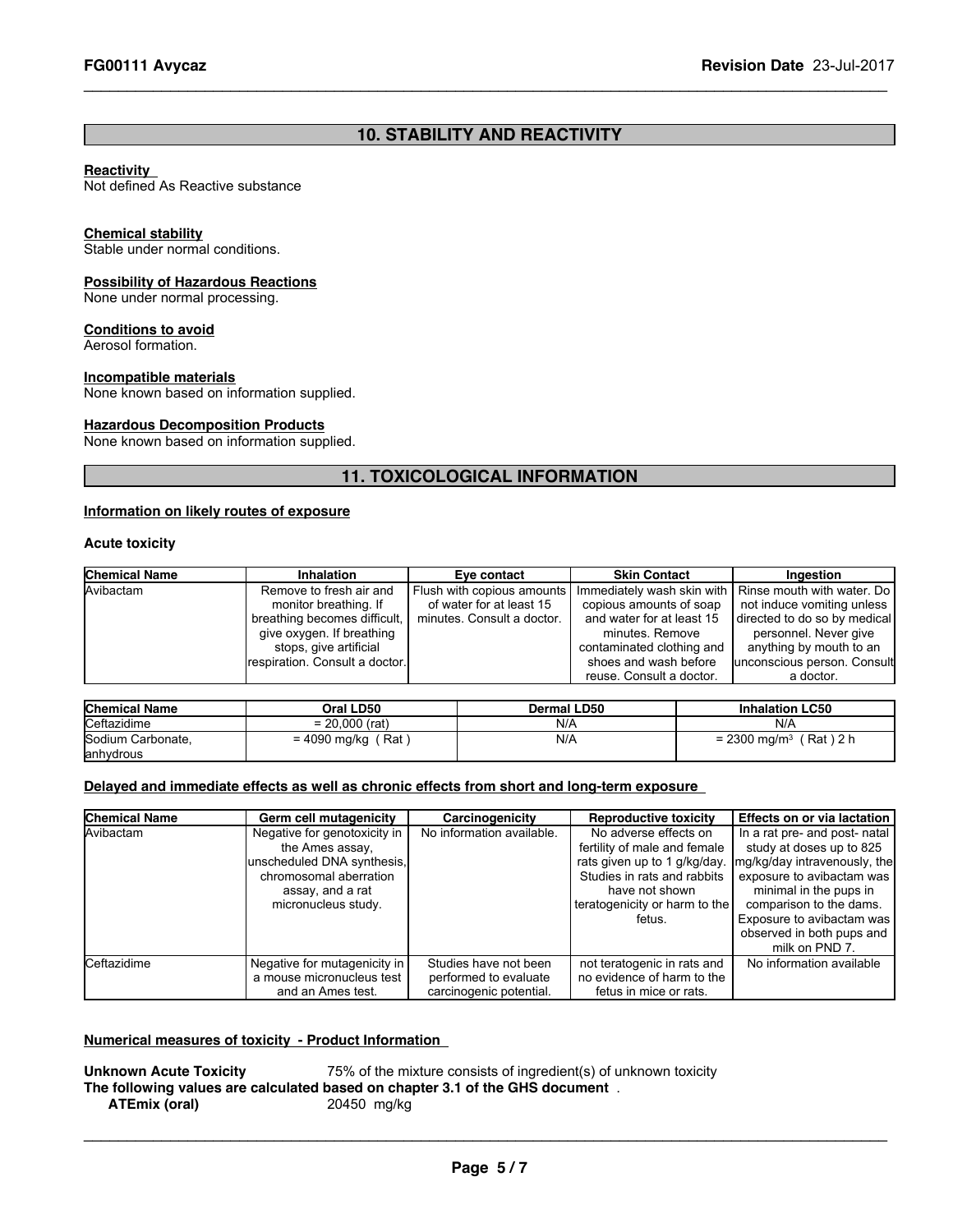### **12. ECOLOGICAL INFORMATION**

 $\_$  ,  $\_$  ,  $\_$  ,  $\_$  ,  $\_$  ,  $\_$  ,  $\_$  ,  $\_$  ,  $\_$  ,  $\_$  ,  $\_$  ,  $\_$  ,  $\_$  ,  $\_$  ,  $\_$  ,  $\_$  ,  $\_$  ,  $\_$  ,  $\_$  ,  $\_$  ,  $\_$  ,  $\_$  ,  $\_$  ,  $\_$  ,  $\_$  ,  $\_$  ,  $\_$  ,  $\_$  ,  $\_$  ,  $\_$  ,  $\_$  ,  $\_$  ,  $\_$  ,  $\_$  ,  $\_$  ,  $\_$  ,  $\_$  ,

#### **Ecotoxicity**

#### 95% of the mixture consists of components(s) of unknown hazards to the aquatic environment

| Chemical Name     | Algae/aquatic plants           | Fish                                   | Crustacea                                                              |
|-------------------|--------------------------------|----------------------------------------|------------------------------------------------------------------------|
| Sodium Carbonate, | 242: 120 h Nitzschia mg/L EC50 |                                        | 300: 96 h Lepomis macrochirus mg/L   265: 48 h Daphnia magna mg/L EC50 |
| anhydrous         |                                | LC50 static 310 - 1220: 96 h           |                                                                        |
| 497-19-8          |                                | IPimephales promelas mg/L LC50 staticl |                                                                        |

| <b>Chemical Name</b> | Persistence and<br>degradability | <b>Bioaccumulation</b> | <b>Mobility</b> | <b>Partition coefficient</b> |
|----------------------|----------------------------------|------------------------|-----------------|------------------------------|
| Ceftazidime          | This material contains an        | N/A                    | N/A             | N/A                          |
| 72558-82-8           | active ingredient that is not    |                        |                 |                              |
|                      | readily biodegradable but is     |                        |                 |                              |
|                      | inherently biodegradable (as     |                        |                 |                              |
|                      | defined by 1993 OECD             |                        |                 |                              |
|                      | Testing Guidelines) and is       |                        |                 |                              |
|                      | not expected to persist in the   |                        |                 |                              |
|                      | environment.                     |                        |                 |                              |
|                      | Cephalosporins are               |                        |                 |                              |
|                      | generally susceptible to         |                        |                 |                              |
|                      | degradation by a number of       |                        |                 |                              |
|                      | micro-organisms found in         |                        |                 |                              |
|                      | wastewater treatment plants      |                        |                 |                              |
|                      | and the general                  |                        |                 |                              |
|                      | environment. Resulting           |                        |                 |                              |
|                      | degradation products are         |                        |                 |                              |
|                      | readily mineralized by           |                        |                 |                              |
|                      | environmental                    |                        |                 |                              |
|                      | micro-organisms.                 |                        |                 |                              |

**Other adverse effects** No information available

### **13. DISPOSAL CONSIDERATIONS**

| Waste treatment methods |                                                                                                        |  |  |
|-------------------------|--------------------------------------------------------------------------------------------------------|--|--|
| Disposal of wastes      | Disposal should be in accordance with applicable regional, national and local laws and<br>regulations. |  |  |
| Contaminated packaging  | Do not reuse container. Dispose of contents/containers in accordance with local<br>regulations.        |  |  |

This product contains one or more substances that are listed with the State of California as a hazardous waste.

| <b>Chemical Name</b>        | California Hazardous Waste Status |
|-----------------------------|-----------------------------------|
| Sodium Carbonate, anhydrous | Corrosive.                        |
| 497-19-8                    |                                   |

### **14. TRANSPORT INFORMATION**

| <b>DOT</b>  | Not regulated |
|-------------|---------------|
| <b>TDG</b>  | Not regulated |
| ICAO (air)  | Not regulated |
| <b>IATA</b> | Not regulated |